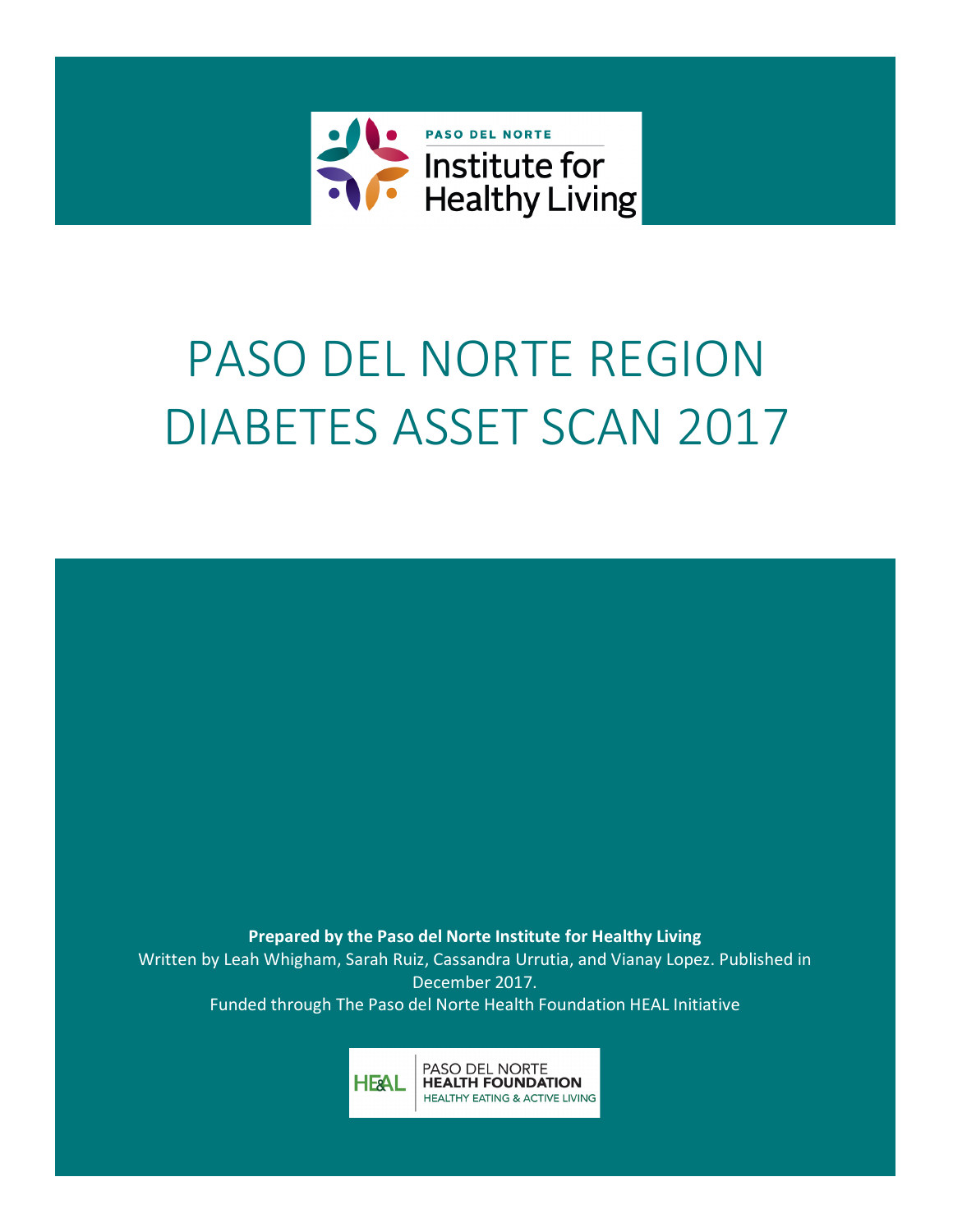# **SUMMARY OF BEST PRACTICES AND RELATED RESOURCES**

## **American Diabetes Association**

The ADA produces an annual Standards of Medical Care in Diabetes. The guideline focuses on screening, diagnosis, and treatment plans to provide better health outcomes for children, adolescents, adults, and older individuals with type 1, type 2, and gestational diabetes. They also focus on the improvement of preventing and delaying type 2 diabetes. Areas updated annually include lifestyle interventions, risk assessments, pharmacologic approaches, complication prevention, psychosocial care, and reducing disparities in populations. The guidelines can be accessed here https://professional.diabetes.org/content/clinical-practicerecommendations and are included in Appendix A.

# **American Association of Diabetes Educators**

The AADE provides support to educators and organizations to ensure that they have the tools to follow the best evidence-based practices. Combined with the ADA and the Academy of Nutrition and Dietetics the AADE has developed Algorithms of Care and Action Steps. These algorithms focus on four components: diagnosis, annual assessments, new complicating factors, and transitions in care and is included in Appendix B.

# **Standards of Medical Care in Diabetes 2017 Gaps in Care**

- Out-of-pocket expenses for diabetes self-management services (DSMT) are preventing individuals from seeking and attaining care. A suggestion for the removal of the 20% copay for DSMT classes has been recommended.
- Additional hours are being recommended for DSMT services; currently 10 in a lifetime. More hours should be provided when changes in diabetes status occur (e.g. changes in A1C)
- CMS reports that not all providers are referring to DSMT services because providers are not aware these services are available to their patients or believe they have received them before.
- Decreased numbers of patient referrals as led to site closures: 219 AADE certified programs have closed in the last 2 years.
- Most accredited programs are hospital-based due to certification requirement. Per patient reporting, transportation is one the main issues keeping them from classes.

## **Potential Suggestions for the Paso del Norte Region**

• Target patients who are continuously being admitted to the hospital for diabetes related complications, to ensure that they are receiving adequate education prior to their discharge and the next immediate steps to managing their condition are clearly explained. Also, making sure that they meet with a diabetes educator prior to leaving and are followed-up with after discharge.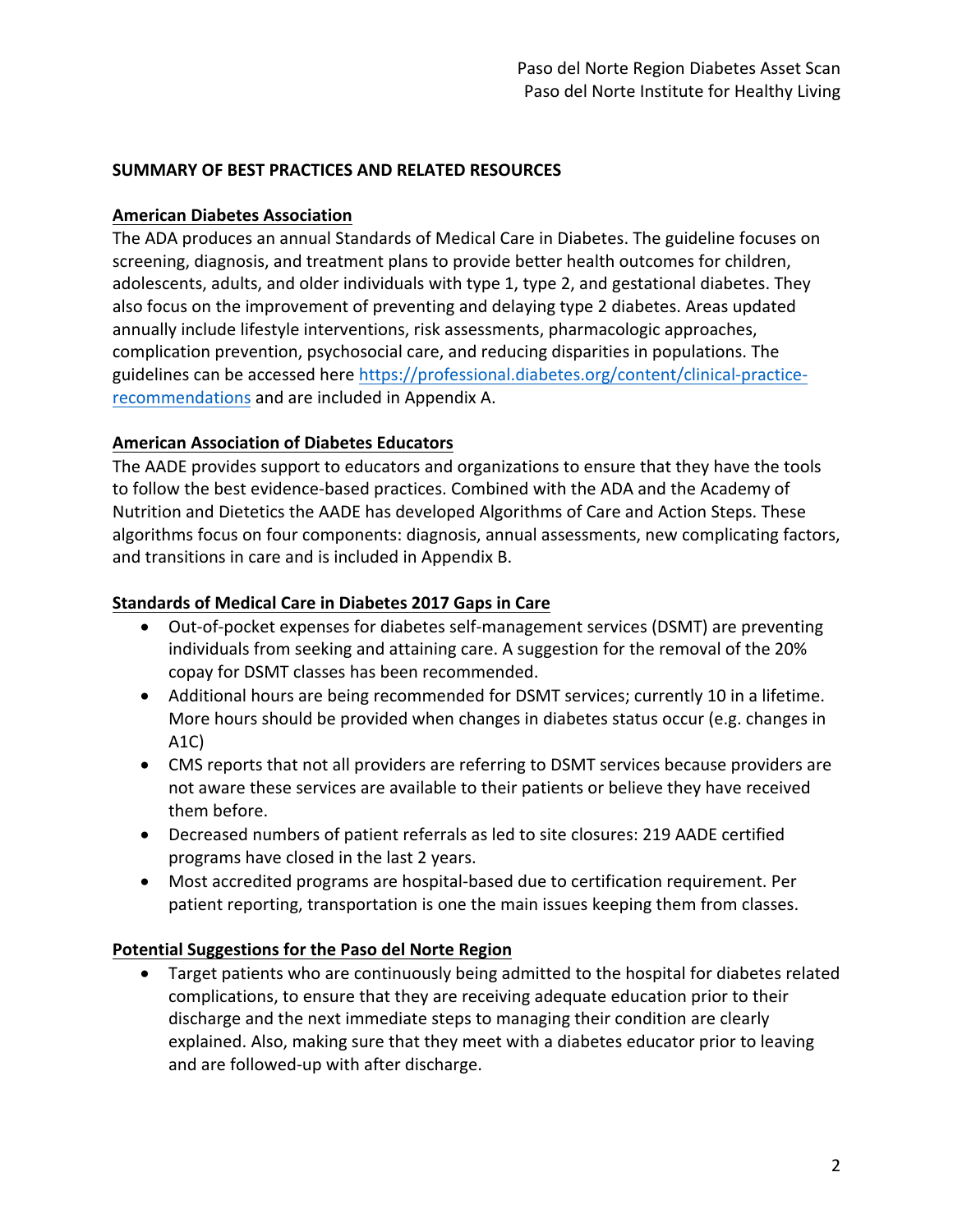- Establish community-based programs that target at-risk individuals such as those who are obese or are in the stages of pre-diabetes versus grouping them altogether with patients with diabetes or excluding them. (YMCA programs currently target individuals with pre-diabetes)
- Provide telehealth or virtual methods to communicate with patients who are in rural areas and may not be able to get to locations where classes are being held.
- Fill in education gaps by providing reasonably priced diabetes education classes for patients who have already received their 10 hours of DSMT.
- Growth of support groups for children, teens, and adults (there is currently not a support group that helps children with diabetes and their parents; most are teen or elderly focused).
- Establish Primary Care Provider training and support to educate PCPs on the resources and DSMT programs available to their patients that bill through their insurance.
- Establish a collaborative diabetes coalition that mirrors the efforts of the Texas Diabetes Council to:
	- Advance local public policy affecting diabetes
	- Evaluate the impact of diabetes in the Paso del Norte Region
	- Promote comprehensive programs for the prevention of Diabetes
	- Increase public awareness and promote community outreach/ education
	- Improve diabetes care and prevention of complications by health care professionals.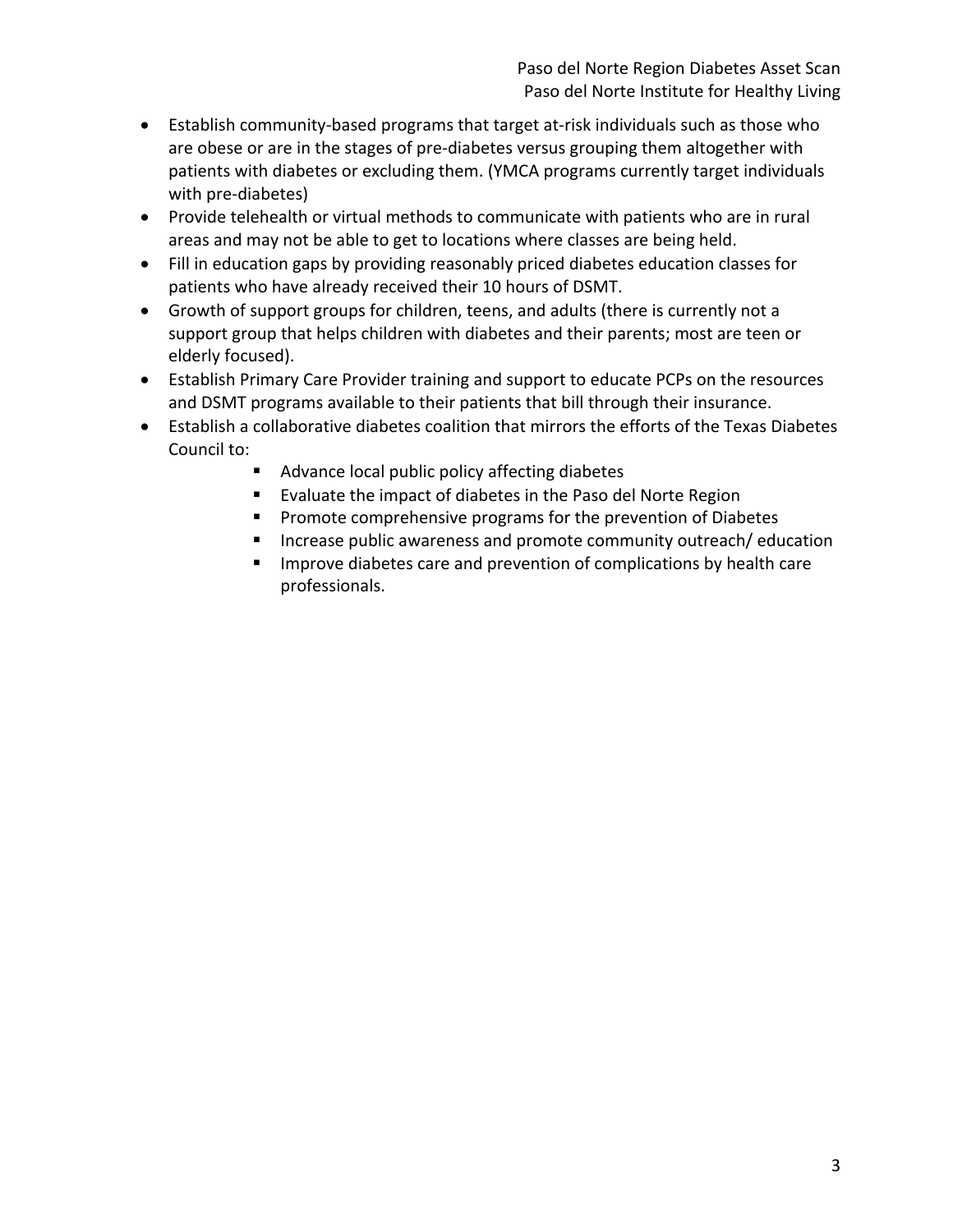| Organization<br>Name                                       | <b>Address</b>                                                                                                                                                         | Phone                                                                        | Point of<br>Contact                                      | Provider(s)                           | <b>Services</b>                                                                                                                                                                                                                                                                                                                                                                                                                                             | Certified<br>Program | Region<br><b>Served</b> | Website                                                                |
|------------------------------------------------------------|------------------------------------------------------------------------------------------------------------------------------------------------------------------------|------------------------------------------------------------------------------|----------------------------------------------------------|---------------------------------------|-------------------------------------------------------------------------------------------------------------------------------------------------------------------------------------------------------------------------------------------------------------------------------------------------------------------------------------------------------------------------------------------------------------------------------------------------------------|----------------------|-------------------------|------------------------------------------------------------------------|
| Primary and<br>Secondary<br>Clinical Care/<br><b>FQHCs</b> |                                                                                                                                                                        |                                                                              |                                                          |                                       |                                                                                                                                                                                                                                                                                                                                                                                                                                                             |                      |                         |                                                                        |
| Centro San Vicente                                         | 1208 Myrtle Ave.<br>13017 Perico Dr.                                                                                                                                   | $(915)351-8972$<br>$(915)851 - 0999$                                         |                                                          |                                       | Patients are referred to UMC though the clinic does provide<br>education classes (insulin and glucose education).                                                                                                                                                                                                                                                                                                                                           |                      | El Paso<br>County       | https://www.sanvicente.o<br>rg/                                        |
| Centro de Salud<br>Familiar La Fe                          | 700 S. Ochoa St.<br>1314 E. Yandell Dr<br>200 Lisbon St.                                                                                                               | $(915)545-4550$<br>$(915)532-9639$<br>$(915)778-9200$                        |                                                          |                                       | Patients are referred to UMC though clinic does provide nutrition<br>classes.                                                                                                                                                                                                                                                                                                                                                                               |                      | El Paso<br>County       | https://lafe-ep.org/                                                   |
| Project Vida                                               | 3612 Pera Ave, El Paso,<br>TX 79905                                                                                                                                    | 915) 533-7057<br>(915) 533-7057 ext<br>373 or 113                            | Aida Ponce<br>Linda Moreno-<br>lindam.pvhc@gm<br>ail.com |                                       | Diabetes Self-Management Education Program, which consists of<br>a 2-hr weekly class for 6 weeks. Participants who complete the<br>course are given a free glucose meter. Classes are held at 4<br>different locations throughout the city.                                                                                                                                                                                                                 |                      | El Paso<br>County       | https://www.pvida.net/                                                 |
| Project Vida Health 561 Knox Ave. Ft.<br>Clinic            | Hancock, TX 79839                                                                                                                                                      | $(915)769-1079$                                                              |                                                          |                                       | Diabetic and hypertension diagnosis, care, and follow-up.                                                                                                                                                                                                                                                                                                                                                                                                   |                      | Hudspeth<br>County      | https://www.pvida.net/cli<br>nics/                                     |
| La Clinica de<br>Familia                                   | 880 Anthony Dr #8,<br>Anthony, NM 88021<br>510 E Lisa Dr,<br>Chaparral, NM 88081<br>8600 Bataan Memorial,<br>Las Cruces, NM 88011<br>18420 NM-28, La Mesa,<br>NM 88044 | $(575)201 - 5136$<br>$(575)824-0820$<br>$(575)373-9202$<br>$(575)233 - 3830$ |                                                          |                                       | Diabetes health education performed in house. Full blood planels<br>performed as routine screening on patients. A1c follow-ups.                                                                                                                                                                                                                                                                                                                             |                      | Doña Ana<br>County      | http://www.lcdfnm.org/                                                 |
| Ben Archer                                                 | 1600 Thorpe Rd, Las<br>Cruces, NM 88012                                                                                                                                | (575) 382-9292                                                               |                                                          |                                       | Home visitation program for individuals diagnosed with chronic<br>disease, persons at risk of developing diabetes, vulnerable seniors,<br>and hard to reach residents. The program uses nurse health<br>educators and community health workers to bridge the gap<br>between patients and medical providers and offers services like<br>medication management, disease management, preventive care,<br>home safety assessment, and general health education. |                      | Doña Ana<br>County      | https://bahcnm.org/site/<br>education.htm                              |
| Alamogordo Family<br>Health Center<br>Services             | 1501 East 10th Street,<br>Presbyterian Medical Alamogordo, NM 88310                                                                                                    | 575)434-2960                                                                 |                                                          | Charlyn Rogers,<br>Diabetes Counselor | Partners with a diabetic counselor to educate patients and provide<br>consult notes from meetings with the patient to patient primary<br>care provider to help guide treatment plan.                                                                                                                                                                                                                                                                        |                      | Otero County            | http://www.pmsnm.org/l<br>ocations/alamogordo-<br>family-health-center |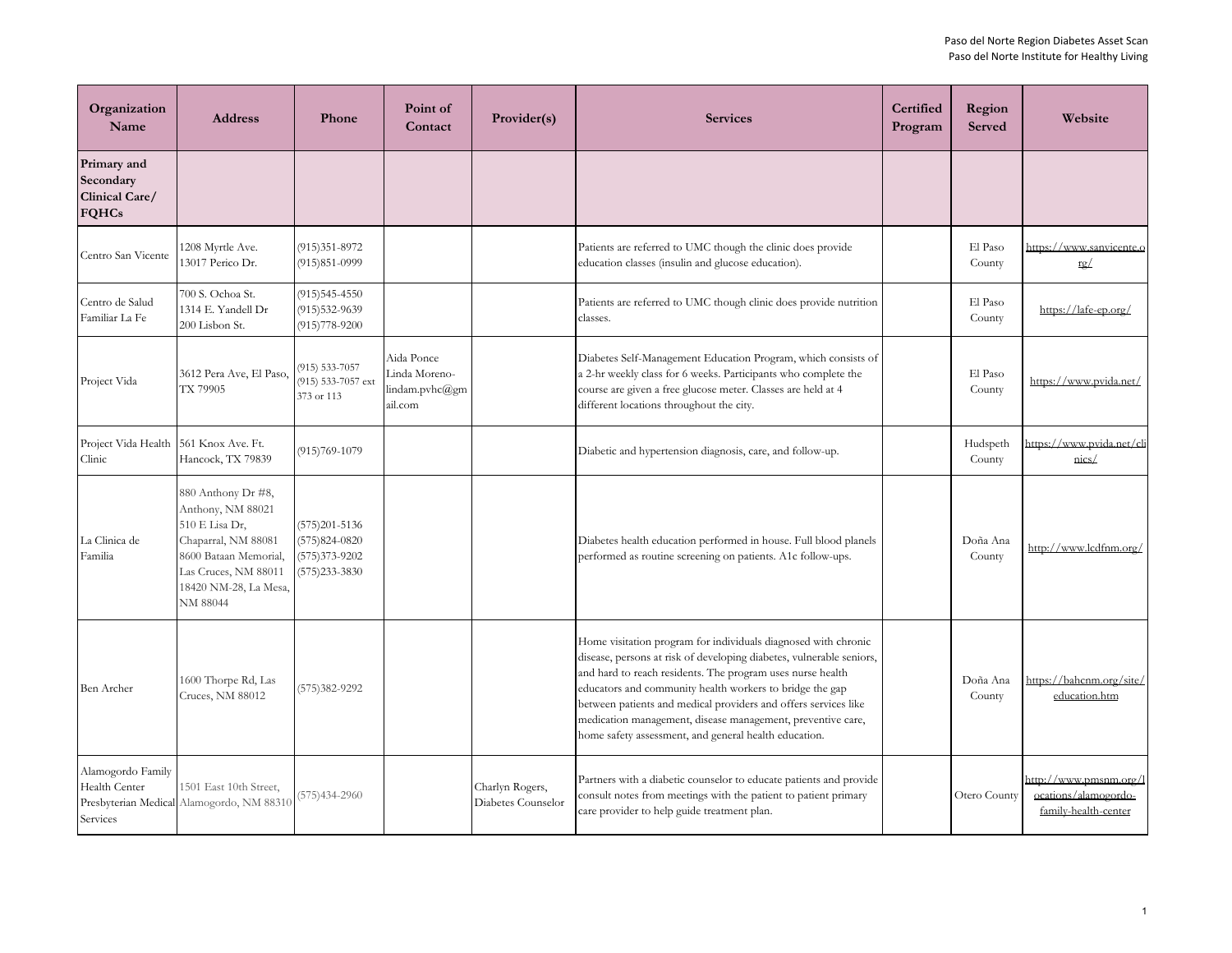| Ben Archer-<br>Alamogordo              | 2150 Hwy 54 S.,<br>Alamogordo, NM 88310 | $(575)443-8133$   |                                                         | Perry, NP                                                                                               | Annual CBC panels are done as part of yearly checkups for all<br>patients, which is used to monitor blood glucose levels. Patients<br>deemed "at risk" have their A1C's drawn and are given diabetes<br>education to either prevent or manage their condition. Education<br>is done in-house by nurse practitioners and medical assistants<br>(topics include self-care and dietary recommendations). Referred<br>to local Diabetic counselor if more assistance needed.                                                                                                                                                                                                                                                                     |                   | Otero County      |                                                                            |
|----------------------------------------|-----------------------------------------|-------------------|---------------------------------------------------------|---------------------------------------------------------------------------------------------------------|----------------------------------------------------------------------------------------------------------------------------------------------------------------------------------------------------------------------------------------------------------------------------------------------------------------------------------------------------------------------------------------------------------------------------------------------------------------------------------------------------------------------------------------------------------------------------------------------------------------------------------------------------------------------------------------------------------------------------------------------|-------------------|-------------------|----------------------------------------------------------------------------|
| Ben Archer-<br>Deming                  | 125 Chaparral, Deming,<br>NM 88030      | (575) 544-4578    | Maria Pacheco<br>$mpacheco(\widehat{a})$ bahc<br>nm.org | Cheryl Granillo, CN<br>Randy Lenhart, CNP<br>Beatrice Paredes,<br>CNP<br>Pamela Amparano,<br><b>CNP</b> | Provides free or low-cost health education and nutrition services.<br>Accepts: uninsured, underinsured, private insurance, Medicare,<br>and Medicaid. One-on-one counseling services and meal planning<br>assistance. Offers 4 different types of classes using Conversational<br>Mapping: How diabetes affects the body, Healthy Eating, Highs<br>and Lows of Symptoms, and Complications. Patients are referred<br>from different providers in the community. Provides Just for Kids<br>program within the schools, focusing on healthy eating and<br>obesity prevention.                                                                                                                                                                  |                   | Luna County       |                                                                            |
| <b>Public Hospitals</b><br>and Clinics |                                         |                   |                                                         |                                                                                                         |                                                                                                                                                                                                                                                                                                                                                                                                                                                                                                                                                                                                                                                                                                                                              |                   |                   |                                                                            |
| <b>UMC</b> Diabetes<br>Managment       | 4824 Alberta, El Paso,<br>TX 79905      | $(915)521 - 7861$ |                                                         |                                                                                                         | Diabetes management includes 4 classes related to medical aspects<br>and lifestyle changes. Classes include the description of both types<br>of diabetes, complications, behavior change (importance in<br>making lifestyle changes), and ways of managing diabetes.<br>Nutrition classes include carb counting education, meal plans, and<br>portion control. Medical components include learning to read lab<br>values (kidney levels), insulin injection education, directed<br>medication, and the overall pathology of diabetes. Remedies for<br>management of diabetes are provided including management of<br>stress. Patients are encouraged to be learn more about proper<br>dental, skin, and foot care when living with diabetes. |                   | El Paso<br>County | https://www.umcelpaso.c<br>ro/medical-<br>services/diabetes-<br>management |
| Texas Tech                             | 4801 Alberta Ave., El<br>Paso, TX 79905 | $(915)215 - 5200$ |                                                         | Tamis Bright, MD,<br>Endocrinologist<br>Michael Maldonado,<br>OD                                        | The Diabetes Education Program is provided by an<br>interdisciplinary team of professionals, including a Certified<br>Diabetes Educator. The aim is to provide education to patients to<br>gain a better understanding of diabetes and the skills you need to<br>live a healthy and productive life. Diabetes classes are offered<br>during the daytime and evening. Individualized attention is given<br>to teach how to: Prevent high and low blood sugars; Care for feet,<br>skin and eyes; Use a glucometer and know what the numbers<br>mean; Plan meals, grocery shop and eating out options; Cope and<br>handle stressful situations; and Prevent complications.                                                                      | ADA<br>recognized | El Paso<br>County | https://www.ttuhsc.edu/s<br>on/combest/diabetes.asp<br>$\mathbf x$         |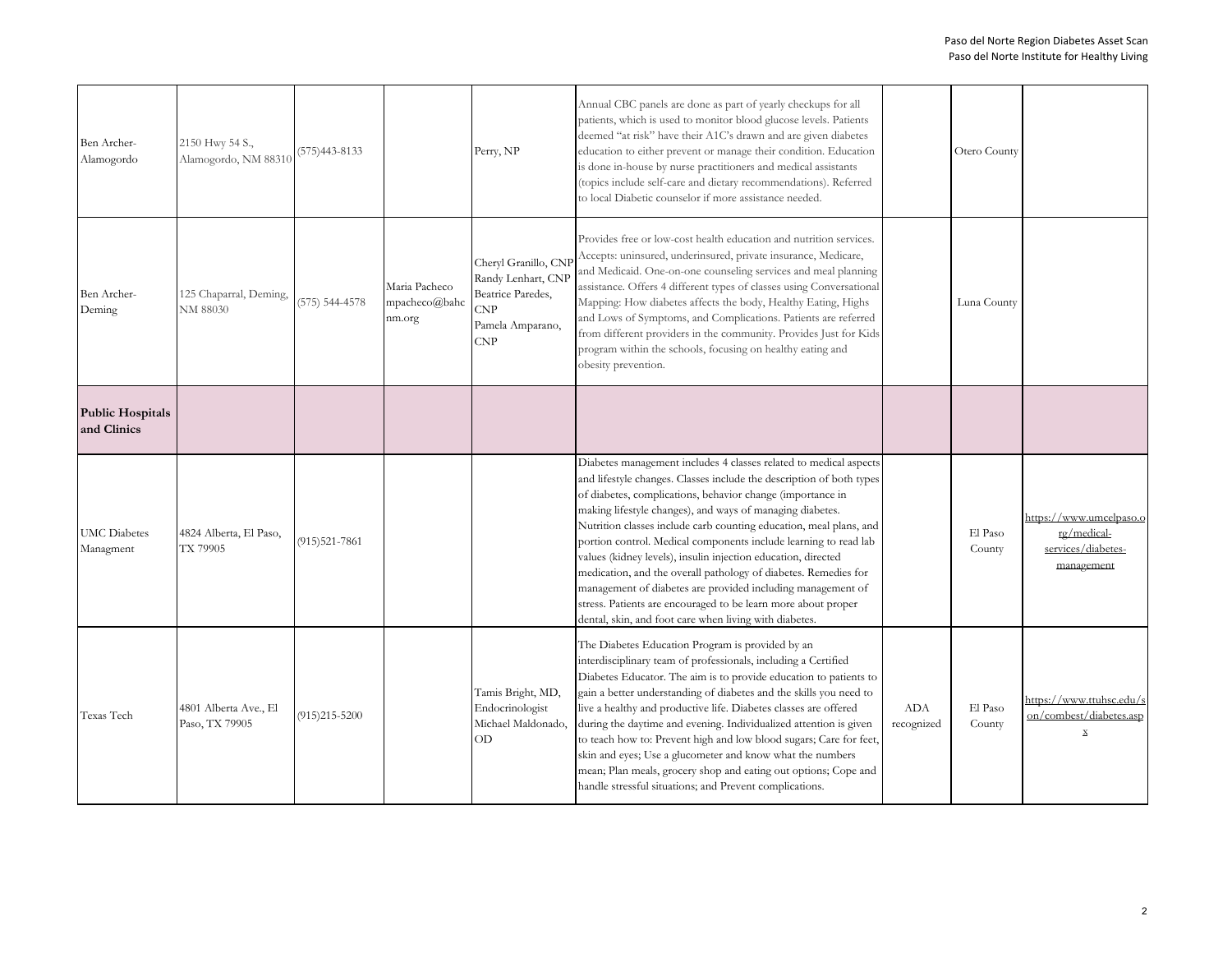| El Paso Children's<br>Hospital                       | 4845 Alameda Ave., El<br>Paso, TX 79905                                 | $(915)298 - 5444$ | Bethany Mata,<br>RD.<br>Education<br>Coordinator                       | Josephine Kenny,<br>RN, BSN, CDE<br>Hector Granados,<br>MD<br>Krishnaswamy Rao,<br>MD | Inpatient and outpatient services provided to children with both<br>types 1 and 2                                                                                                                                                                                                                                                                                                                                                                                                                                                                                                                                                                                                                                                                                                                                                                                                            | El Paso<br>County        | https://elpasochildrens.or<br>g/patientsfamilies/service<br>s/endocrinology/                     |
|------------------------------------------------------|-------------------------------------------------------------------------|-------------------|------------------------------------------------------------------------|---------------------------------------------------------------------------------------|----------------------------------------------------------------------------------------------------------------------------------------------------------------------------------------------------------------------------------------------------------------------------------------------------------------------------------------------------------------------------------------------------------------------------------------------------------------------------------------------------------------------------------------------------------------------------------------------------------------------------------------------------------------------------------------------------------------------------------------------------------------------------------------------------------------------------------------------------------------------------------------------|--------------------------|--------------------------------------------------------------------------------------------------|
| Memorial Medical<br>Center Family<br>Medicine Center | 2450 South Telshor<br>Blvd, Building F, Las<br>Cruces, NM 88011         | $(575)521 - 5370$ |                                                                        |                                                                                       | Partners with local Nuestra Vida (diabetes education and<br>management program). Also provides diabetes education in-<br>house, blood glucose testing, and A1C.                                                                                                                                                                                                                                                                                                                                                                                                                                                                                                                                                                                                                                                                                                                              | Doña Ana<br>County       | http://www.mmclc.org                                                                             |
| Mimbres Memorial<br>Hospital                         | 1020 S 8th St B,<br>Deming, NM 88030                                    | (575) 546-5448    |                                                                        |                                                                                       | Offer nutritional services                                                                                                                                                                                                                                                                                                                                                                                                                                                                                                                                                                                                                                                                                                                                                                                                                                                                   | Luna County              | https://www.thehospitals<br>ofprovidence.com/our-<br>services/wound-<br>care/diseases-conditions |
| Culberson Hospital                                   | Eisenhower & FM 2185<br>Van Horn, TX 79855                              | 432) 283-2760     | Mehdy Osorio,<br>DON                                                   |                                                                                       |                                                                                                                                                                                                                                                                                                                                                                                                                                                                                                                                                                                                                                                                                                                                                                                                                                                                                              | Hudspeth<br>County       | http://www.culbersonhos<br>pital.org/services.php                                                |
| Presbyterian Health<br>Services (PMS)                | 300 S Diamond Ave,<br>Deming, NM 88030                                  | 575) 546-4663     | Rene Salgado,<br>Clinic<br>Administrator<br>rene.salgado@pm<br>snm.org | Gene Mbassim, MD<br>Angie Hagan, MD                                                   | Provider educates the patient on self-managment and care. A1c<br>screenings and glucose monitoring done in house. Accepts<br>Medicare, Medicaid, and private health insurance. Refers patients<br>to Ben Archer for additional education. Asks patient to follow-up<br>every 3 to 6 months.                                                                                                                                                                                                                                                                                                                                                                                                                                                                                                                                                                                                  | Luna County              | http://www.pmsnm.org/                                                                            |
| Van Horn Rural<br>Health Clinic                      | Eisenhower & FM 2185<br>Van Horn, TX 79855                              | $(432)283 - 1020$ | Maria Gomez,<br>Clinic Manager                                         | Ed Garner, DO<br>Gilda Morales, NP<br>Kathleen Christian,<br>NP<br>Rodett Osorio, PA  | Provides A1c checks, and limited education given by the provider<br>if the lab resutls are abnormal.                                                                                                                                                                                                                                                                                                                                                                                                                                                                                                                                                                                                                                                                                                                                                                                         | Hudspeth<br>County       | http://www.culbersonhospit<br>al.org/                                                            |
| Instituto Mexicano<br>del Seguro Social<br>(IMSS)    | Unidad de Medicina<br>Familiar #46<br>Henry Dunant #610,<br>Col. Pronaf | $(656)$ 613-3095  |                                                                        |                                                                                       | A program called PREVENIMSS with a department dedicated to<br>the timely detection of diabetes. All patients who over 20 years of<br>age or who are going to have a medical or administrative<br>procedure are sent to the Unidad de Medicina Familiar<br>Department of Preventive Medicine to perform a glucose test. If<br>abnormal, the patients are sent to the family doctor for follow-up.<br>Two patient management options: 1) Comprehensive care of<br>patient with family doctor (the patients must go to their doctor<br>every month for consultation and treatment) and 2)<br>DIABETIMSS: program for diabetic patients with less than 10<br>years of diagnosis and who do not present any medical<br>complications; in this program, the patients must go to an<br>educational session on the diabetes once a month. All patients<br>must have laboratory tests every 3 months. | Cd. Juárez,<br>Chihuahua |                                                                                                  |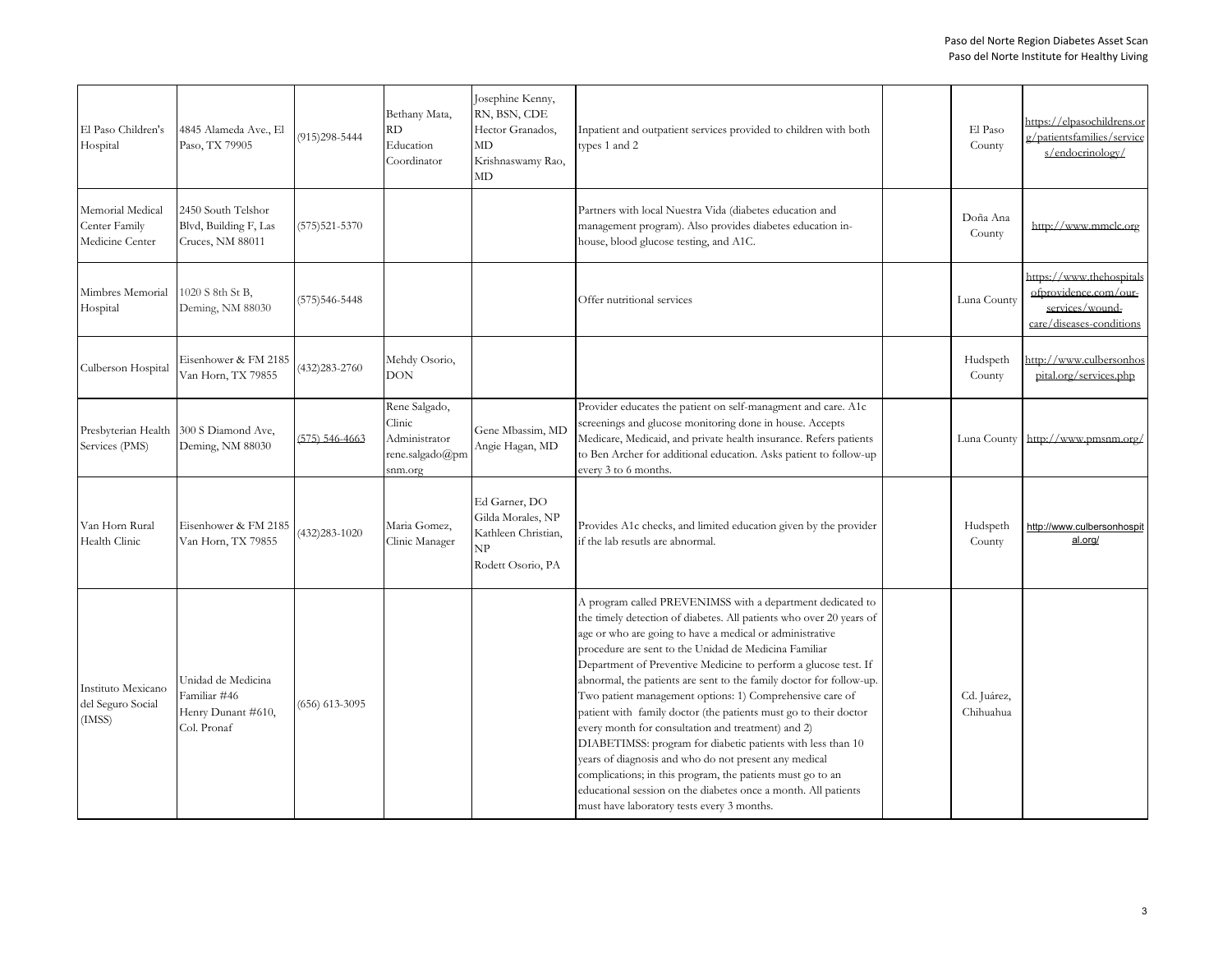| Instituto de<br>Seguridad y<br>Servicios Sociales de<br>los Trabajadores del<br>Estado (ISSSTE) | Envolvente Conjunto<br>Pronaf #4, Col. Ana<br>Elena Auza, CP 32310<br>Yepomera#10160 entre<br>Haciendas del Retiro y<br>Hacienda del Paraíso,<br>Fracc. Haciendas de las<br>Torres Universidad                                     | $(656) 613 - 0081$<br>$(656)$ 232-8584<br>$(656)$ 232-8786                           |  | The ISSSTE provides medical care in the Hospital General Cd.<br>Juárez and Clínica de Medicina Familiar del ISSSTE Cd. Juárez.<br>The early detection of diabetes is provided to all patients over 25<br>years of age through a questionnaire. If they score higher than 10,<br>they perform a glucose test. If the result is abnormal, the patient is<br>asked to repeat the test. If the result is still abnormal, the patient is<br>sent to the doctor to start treatment. There is no follow-up<br>program for the management of the patient, it is at the discretion<br>of the attending physician, but the patient must go to a<br>consultation once a month.                                                                                                                                                                                                                                                                                                                                                                                      | Cd. Juárez,<br>Chihuahua |  |
|-------------------------------------------------------------------------------------------------|------------------------------------------------------------------------------------------------------------------------------------------------------------------------------------------------------------------------------------|--------------------------------------------------------------------------------------|--|----------------------------------------------------------------------------------------------------------------------------------------------------------------------------------------------------------------------------------------------------------------------------------------------------------------------------------------------------------------------------------------------------------------------------------------------------------------------------------------------------------------------------------------------------------------------------------------------------------------------------------------------------------------------------------------------------------------------------------------------------------------------------------------------------------------------------------------------------------------------------------------------------------------------------------------------------------------------------------------------------------------------------------------------------------|--------------------------|--|
| Seguro Popular                                                                                  | Ave. Paseo Triunfo de la<br>Republica #2401, CP<br>32300<br>Ave. Paseo Triunfo de la<br>Republica s/n, Col.<br>Partido Romero, CP<br>32330<br>Ave. Vicente Guerrero<br>Esquina con Arizona<br>S/N, Fracc. Los<br>Parques, CP 32440 | $(656) 611 - 2108$<br>$(656) 611 - 6068$<br>$(656) 625 - 8211$<br>$(656) 610 - 1841$ |  | Hospital General de Juárez, Hospital de la Mujer, Hospital Infantil<br>de Especialidades and 6 Centros de Salud provide medical care to<br>the public, but mainly to affiliates of Seguro Popular. The services<br>described are those provided in the Centros de Salud, which<br>include primary care to patients with diabetes; hospitals only<br>receive them if complications develop. All patients older than 18<br>complete a questionnaire, and the personnel in the department of<br>Preventive Medicine measure their weight and height, calculate<br>BMI, and take a glucose test. If the result is moderate risk, patient<br>is sent with the nutritionist for diabetes prevention; but if result is<br>abnormal, patient is sent to the doctor for treatment in<br>conjunction with the nutritionist for dietary therapy. They do not<br>have a diabetes management program, it is at the discretion of the<br>attending physician, but the patients must have glucose tests every<br>month and glycosylated hemoglobin test every 3 months. | Cd. Juárez,<br>Chihuahua |  |
| Asociación<br>Mexicana de<br>Diabetes (AMD)                                                     | Del Mar Oriente #7504.<br>Fracc. Fuentes del Valle, (656) 616-1639<br>CP 32000                                                                                                                                                     |                                                                                      |  | Focus on educating the population about diabetes, raising public<br>awareness, and performing early detection (when a person comes<br>to ask for information, at that time a glucose test is performed,<br>and on special days such as the World Diabetes Day). To help<br>prevent progresison of prediabetes to diabetes, they offer talks in<br>the maquiladoras, social groups, and companies. On the second<br>Saturday of every month throughout the year, a free talk is offered<br>to the public. The association does not intervene in the medical<br>management of diabetes, but if it helps patients with counseling<br>about the disease, sessions with nutritionists, appointments with<br>doctors, laboratory tests at a lower price, and donations of<br>needles, syringes and lancets.                                                                                                                                                                                                                                                    | Cd. Juárez,<br>Chihuahua |  |
| <b>Private Hospitals</b><br>and Clinics                                                         |                                                                                                                                                                                                                                    |                                                                                      |  |                                                                                                                                                                                                                                                                                                                                                                                                                                                                                                                                                                                                                                                                                                                                                                                                                                                                                                                                                                                                                                                          |                          |  |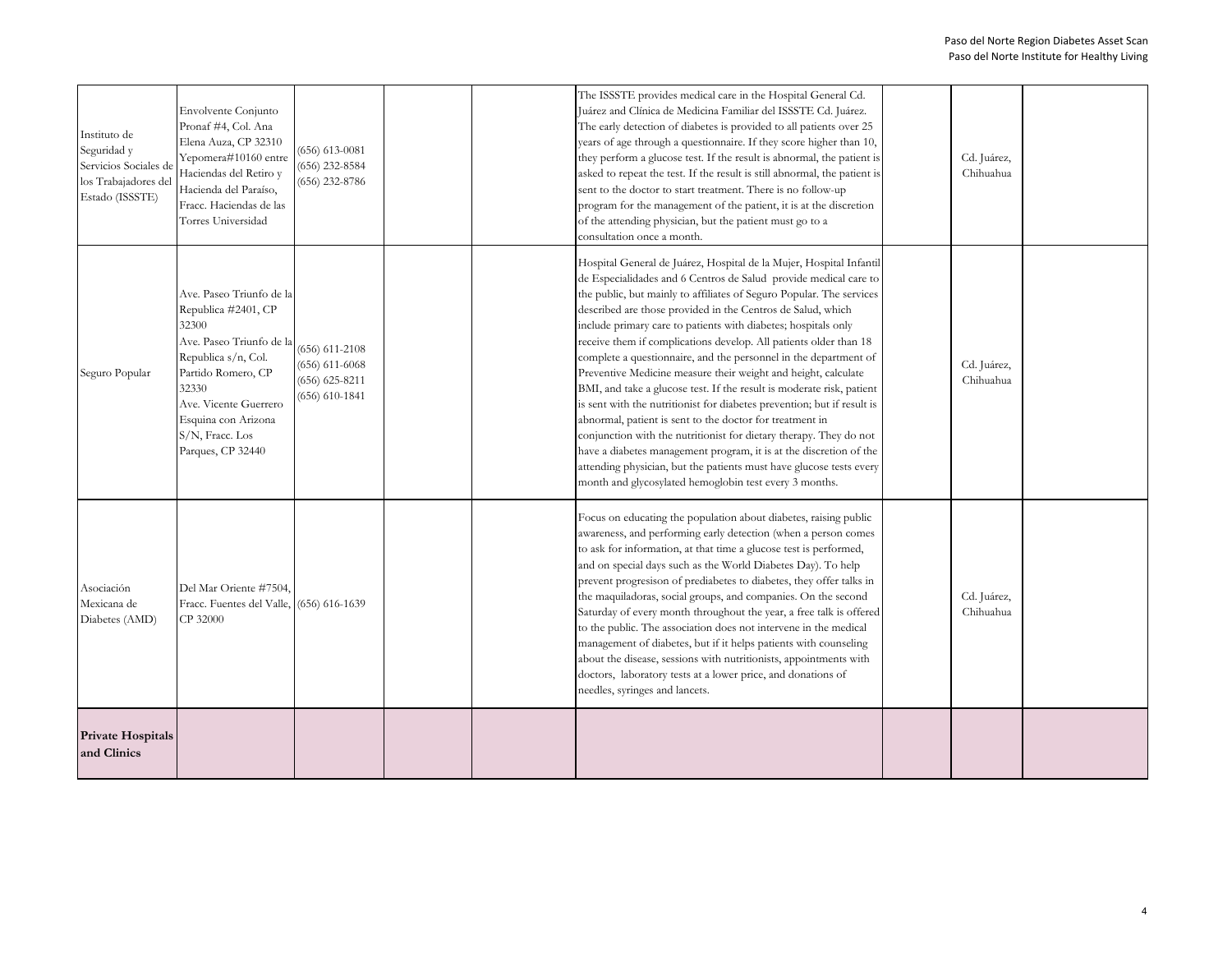| Hospitals of<br>Providence                                          | Memorial Campus: 2001<br>N. Oregon, El Paso, TX<br>79902<br>1527 Brown St., Bldg C,<br>El Paso, TX 79902<br>1516 Lomaland Dr., El<br>Paso, TX 79935<br>1516 Lomaland Dr., El<br>Paso, TX 79935 | $(915)577-6019$<br>$(915)533 - 5200$<br>$(915)593 - 2600$<br>$(915)593 - 2600$ | Melissa S. Bobadilla,<br>MD, Endocrinologist<br><b>MD</b><br>Sergio F. Rovner,<br>MD | Benito A. Marranzini, Diabetes education includessSurvival skills, "What is diabetes?",<br>meal planning (carb counting), and glucose reading education.                                                                                                                                                                                                                                                                                                                                                                                                                                                                                                                                                                                                                                                                                                                                                                                                                                                                                                                                                                                                                                                              |                          | El Paso<br>County<br>Hudspeth<br>County     | https://www.providencec<br>hildrenshospital.com/our-<br>services/endocrinology |
|---------------------------------------------------------------------|------------------------------------------------------------------------------------------------------------------------------------------------------------------------------------------------|--------------------------------------------------------------------------------|--------------------------------------------------------------------------------------|-----------------------------------------------------------------------------------------------------------------------------------------------------------------------------------------------------------------------------------------------------------------------------------------------------------------------------------------------------------------------------------------------------------------------------------------------------------------------------------------------------------------------------------------------------------------------------------------------------------------------------------------------------------------------------------------------------------------------------------------------------------------------------------------------------------------------------------------------------------------------------------------------------------------------------------------------------------------------------------------------------------------------------------------------------------------------------------------------------------------------------------------------------------------------------------------------------------------------|--------------------------|---------------------------------------------|--------------------------------------------------------------------------------|
| Las Palmas Del Sol<br>Healthcare Diabete<br><b>Treatment Center</b> | 10555 Vista Del Sol Dr.<br>Suite 100, El Paso, TX<br>79925 3333 N. Mesa St,<br>El Paso, TX 79902                                                                                               | $(915)595-1645$<br>$(915)521 - 2176$                                           |                                                                                      | Outpatient diabetes education classes. Instruction on external<br>insulin pump and CGMS (continuous glucose monitoring system)<br>Free blood sugar screens on Wednesday from 2-4 pm. The<br>program is designed for persons with Type 1 Diabetes, Type 2<br>Diabetes and Gestational Diabetes. Education programs are<br>available for newly diagnosed and previously diagnosed patients<br>with diabetes. Topics include: meal planning, medication<br>(including insulin), self-blood glucose monitoring, exercising with<br>diabetes, signs and symptoms of diabetes, how to prevent<br>complications. Del Sol Medical Center offers a free monthly<br>Diabetes Support Group facilitated by a Registered Nurse who is<br>a certified diabetes educator and licensed social worker. The group<br>of men and women with diabetes discusses day-to-day issues and<br>shares concerns and successes. Topics include: Meal<br>planning/understanding food labels and exercise regime (as<br>prescribed by physician), prevention and detection of chronic<br>complications, proper foot care, pathophysiology of diabetes, sick-<br>day rules, and 12 weeks of exercise (with completion of<br>comprehensive program). | <b>ADA</b><br>recognized | El Paso<br>County &<br>surrounding<br>areas | https://laspalmasdelsolhe<br>althcare.secure.ehc.com/s<br>ervice/diabetes      |
| El Paso Specialty<br>Hospital-Advance<br>treatment                  | 1755 Curie Drive, Suite<br>A., El Paso, TX 79902                                                                                                                                               | (915)544-3636                                                                  |                                                                                      | Treatment of open sores.                                                                                                                                                                                                                                                                                                                                                                                                                                                                                                                                                                                                                                                                                                                                                                                                                                                                                                                                                                                                                                                                                                                                                                                              |                          | El Paso<br>County &<br>surrounding<br>areas | https://elpasospecialtyhos<br>pital.com/?s=diabetes                            |
| Mountainview<br>Medical Center                                      | 4311 E. Lohman Ave.,<br>Las Cruces, NM 88011                                                                                                                                                   | $(575)556-6895$                                                                | Thomas Hanson,<br>MD, Endocrinologist                                                | Diabetes Self-Managment Educaiton Program                                                                                                                                                                                                                                                                                                                                                                                                                                                                                                                                                                                                                                                                                                                                                                                                                                                                                                                                                                                                                                                                                                                                                                             | ADA<br>recognized        | Doña Ana<br>County                          | http://www.mountainvie<br>wregional.com/                                       |
| Advanced Care<br>Hospital of SNM                                    | 4441 E Lohman Ave,<br>Las Cruces, NM 88011                                                                                                                                                     | $(575)521 - 6400$                                                              |                                                                                      | Has Registered Dietitians on staff that provide health education<br>and diabetes management.                                                                                                                                                                                                                                                                                                                                                                                                                                                                                                                                                                                                                                                                                                                                                                                                                                                                                                                                                                                                                                                                                                                          |                          | Doña Ana<br>County                          | http://achsnm.ernesthealt<br>h.com                                             |
| Rehabilitation<br>Hospital of<br>Southern NM                        | 4442 E Lohman Ave,<br>Las Cruces, NM 88011                                                                                                                                                     | $(575)521 - 6401$                                                              |                                                                                      | Has Registered Dieticians on staff that provide health education<br>and diabetes management.                                                                                                                                                                                                                                                                                                                                                                                                                                                                                                                                                                                                                                                                                                                                                                                                                                                                                                                                                                                                                                                                                                                          |                          | Doña Ana<br>County                          | http://rhsnm.ernesthealth<br>.com/services-2/                                  |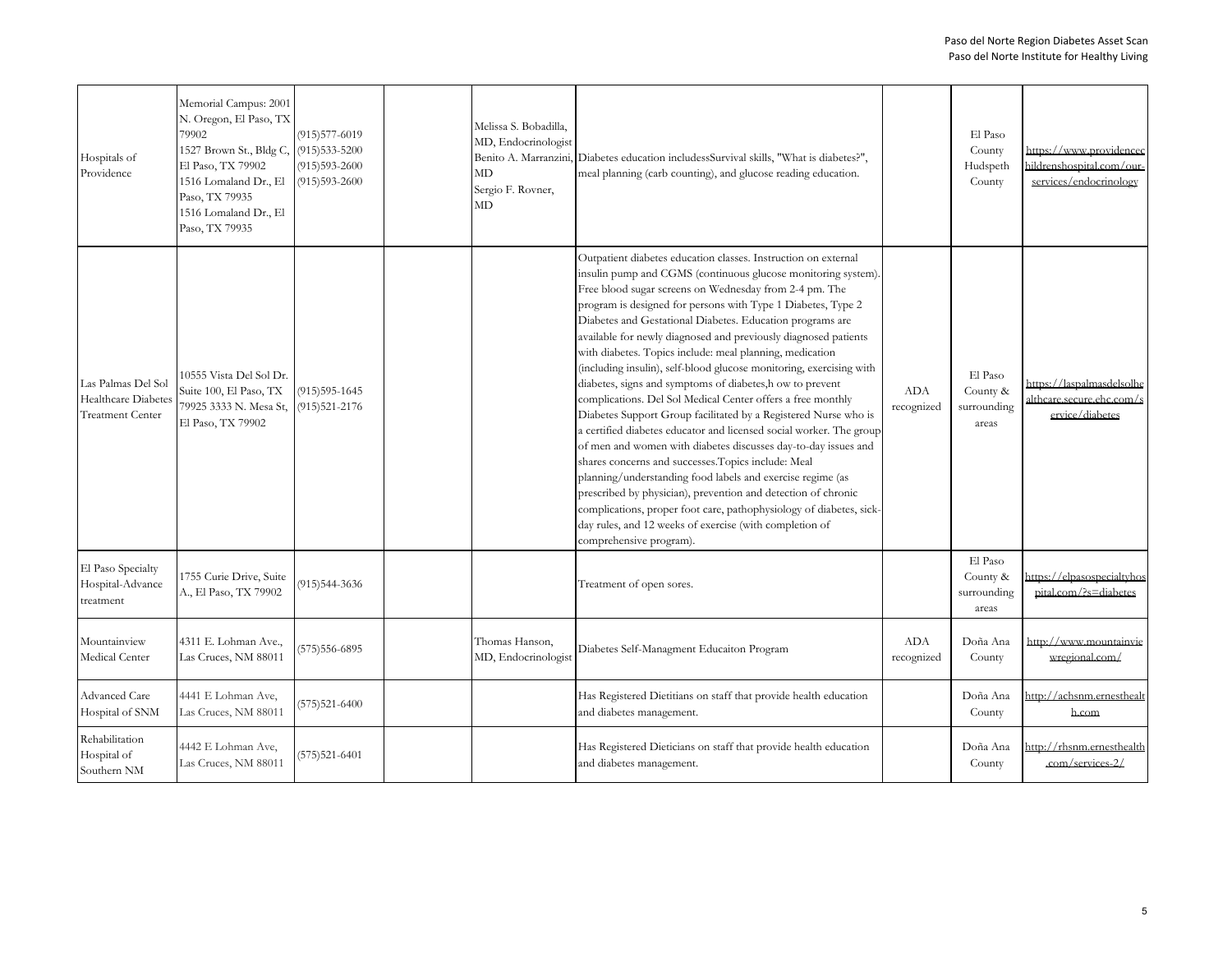| Gerald Champion<br>Regional Medical<br>Center | 2669 N. Scenic Dr.,<br>Alamogordo, New<br>Mexico 88310    | $(575)493 - 6100$                                                                                                                                                                                                    |                                                                                                                                                                                                                                                                                                                               | Provides the Diabetes Self-Management Training, an accredited<br>diabetes education program. Patients work with a diabetes<br>educator to manage their disease through healthy eating, physical<br>activity, regular monitoring, medication, and the reduction of risk<br>for diabetes related complications. | Otero County             | http://www.gcrmc.org/Se<br>arch/?sid=1&q=diabetes                                                                     |
|-----------------------------------------------|-----------------------------------------------------------|----------------------------------------------------------------------------------------------------------------------------------------------------------------------------------------------------------------------|-------------------------------------------------------------------------------------------------------------------------------------------------------------------------------------------------------------------------------------------------------------------------------------------------------------------------------|---------------------------------------------------------------------------------------------------------------------------------------------------------------------------------------------------------------------------------------------------------------------------------------------------------------|--------------------------|-----------------------------------------------------------------------------------------------------------------------|
| Eyes of the<br>Southwest                      | 2810 N. Telshor Blvd.<br>Las Cruces, NM                   | $(575) 523 - 2020$                                                                                                                                                                                                   | Edward Hernandez,<br>MD<br>Neal Apple, MD<br>Carla Wendler, OD<br>Elisabeth Hottel, OD<br>Summer Lara, OD                                                                                                                                                                                                                     | Provides specialized services for Cataracts, Glaucoma, and<br>Diabetic Retinopathy                                                                                                                                                                                                                            |                          | http://evesofthesouthwes<br>t.com/?s=diabetes                                                                         |
| Centro Médico de<br>Especialidades            | Av. De las Américas<br>#201, Col. Margaritas,<br>CP 32300 | $(656) 686 - 0400$<br>$(656)613-6960,$<br>room 104<br>$(656)289-1270,$<br>room 410<br>$(656)611 - 2808,$<br>room 113<br>$(656)611-2321,$<br>room 202<br>$(656)613-1905,$<br>room 106<br>$(656)611-5151,$<br>room 302 | Dr. Ignacio Camargo<br>Nassar, Internal<br>Medicine<br>Dr. Gabriel Ramos<br>Acosta, Internal<br>Medicine<br>Dr. Mauel Ruíz<br>Ramírez, Internal<br>Medicine<br>Dr. Pedro Báez<br>López, Internal<br>Medicine<br>Dr. Manuel Matus<br>Molina, Internal<br>Medicine<br>Dra. Nora Ivonne<br>Araujo Martínez,<br>Internal Medicine | The patient can choose from several doctors. The hospital does<br>not have a program to detect or control the disease, it is at the<br>discretion of the attending physician.                                                                                                                                 | Cd. Juarez,<br>Chihuahua | https://www.doctoralia.c<br>om.mx/centro-<br>medico/centro+medico+<br>de+especialidades+de+cd<br>$\pm$ iuarez-1155176 |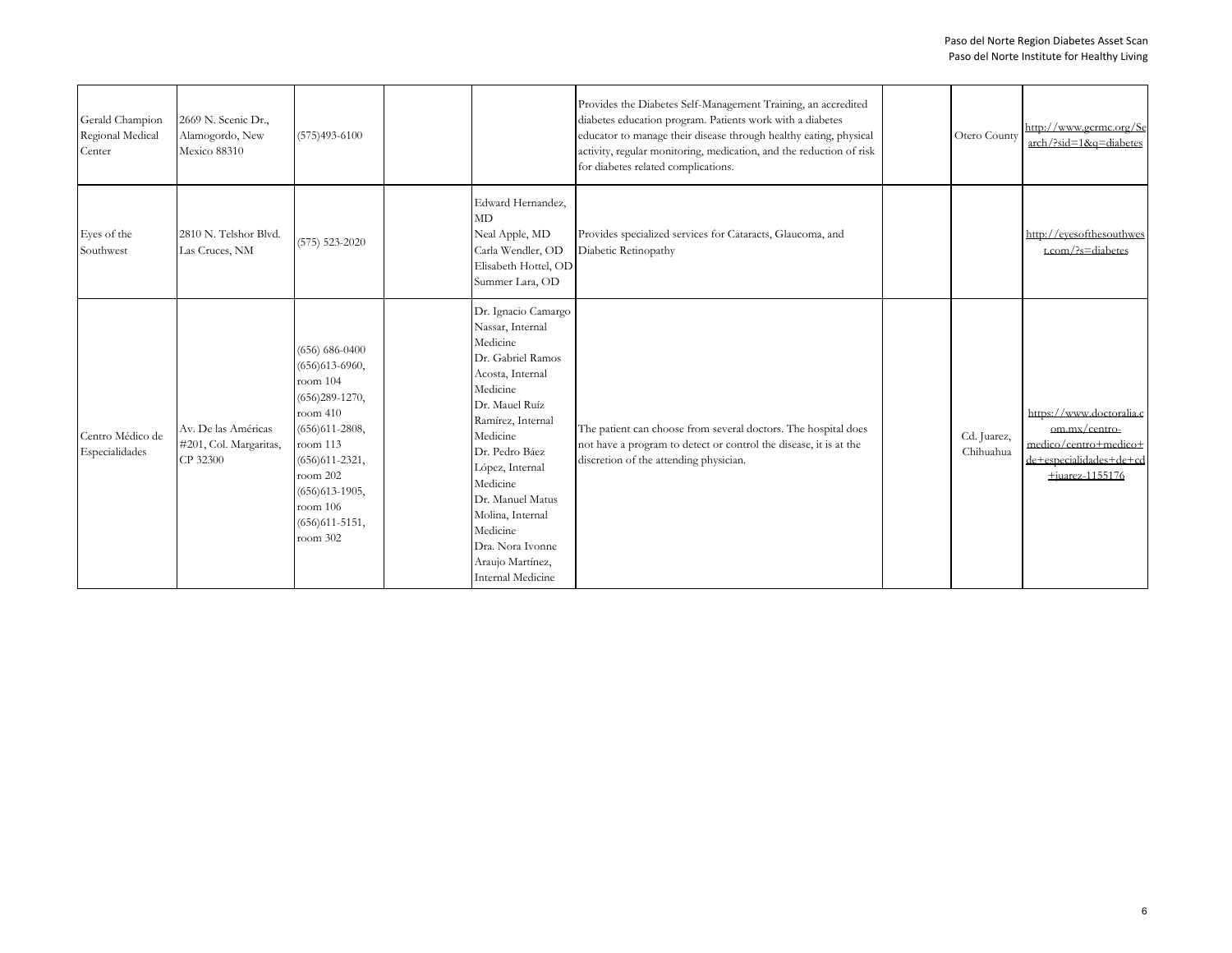| Poliplaza Medica | Av. Pedro Rosales de<br>León #7510, Fracc.<br>Fuentes del Valle, CP<br>32500 | $(656) 617 - 3200$<br>$(656)$ 623-9674,<br>room 118<br>$(656)324-2861,$<br>room 207<br>$(656)617 - 2729,$<br>room 404<br>$(656)623 - 9192,$<br>room 212<br>$(656)618-3033,$<br>room 211<br>$(656)$ 687-8424,<br>room 114<br>$(656)618 - 8376,$<br>room 205 | Dra. Abril Hinojos<br>Ubiña,<br>Endocrinologist<br>Dra. Mildred Macedo<br>Neida,<br>Endocrinologist<br>Dr. Oscar Aguilar<br>Arcadio, Internal<br>Medicine<br>Dr. Ignacio Arroniz<br>Medina, Internal<br>Medicine<br>Dr. José Alonso<br>Criollo, Internal<br>Medicine<br>Dr. Sergio de Gante<br>Martínez, Internal<br>Medicine<br>Dr. David González<br>Mocken, Internal<br>Medicine                        | The patient can choose from several doctors. The hospital does<br>not have a program to detect or control the disease, it is at the<br>discretion of the attending physician. | Cd. Juarez,<br>Chihuahua |                                                                                               |
|------------------|------------------------------------------------------------------------------|------------------------------------------------------------------------------------------------------------------------------------------------------------------------------------------------------------------------------------------------------------|------------------------------------------------------------------------------------------------------------------------------------------------------------------------------------------------------------------------------------------------------------------------------------------------------------------------------------------------------------------------------------------------------------|-------------------------------------------------------------------------------------------------------------------------------------------------------------------------------|--------------------------|-----------------------------------------------------------------------------------------------|
| Hospital Ángeles | Av. Campos Elíseos<br>#9371, Fracc. Campos<br>Elíseos, CP 32420              | $(656)227 - 1400$<br>$(656)227-1941,$<br>room 425<br>$(656)227 - 1955,$<br>room 530<br>$(656)227-1950,$<br>room 505<br>$(656)227 - 1925,$<br>room 300<br>$(656)227-1972,$<br>room 665<br>$(656)227-1981,$<br>room 740                                      | Dra. Priscylla Rojas<br>Pardo,<br>Endocrinologist<br>Dr. Mario Alberto<br>Castillo Torres,<br>Internal Medicine<br>Dr. Rodolfo<br>Domínguez Barrera,<br>Internal Medicine<br>Dr. Arturo Hollin<br>Martínez, Intenral<br>Medicine<br>Dr. Nelson Lechuga<br>Varela, Internal<br>Medicine<br>Dr. Limberth<br>Machado Villaroel,<br><b>Internal Medicine</b><br>Dr. Luis Raúl<br>Estrada, Internal<br>Medicine | The patient can choose from several doctors. The hospital does<br>not have a program to detect or control the disease, it is at the<br>discretion of the attending physician. | Cd. Juarez,<br>Chihuahua | https://hospitalesangeles.<br>com/ciudadjuarez/dirmed<br>ico/nombres.php?esp=SS<br>2350&act=1 |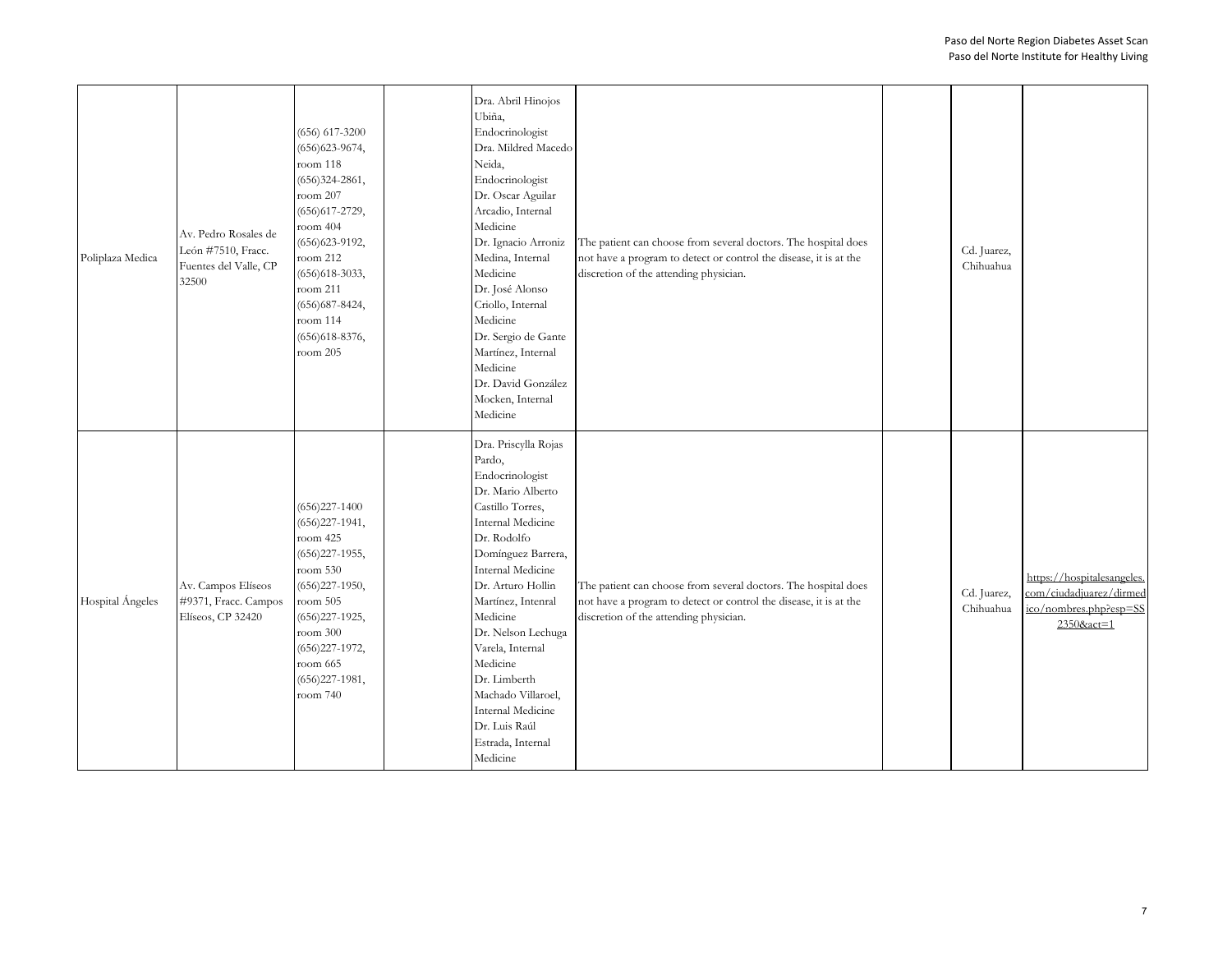| Hospital Star<br>Medica                                                                             | Av. Paseo de la Victoria<br>#4370, Col. Partido<br>Iglesias, CP 32618                                                                                                                                                                                                                                                                                                                       | $(656)227 - 5700$                                                                                                                   |                                                                                                                                                                                                                                              | Dr. Gerardo<br>Hernández Garcia,<br>Diabetologist<br>Dr. Carlos Alberto<br>Bacerra Laguna,<br><b>Internal Medicine</b><br>Dr. Roberto Gerardo<br>Narro Gil, Internal<br>Medicine | The patient can choose from several doctors. The hospital does<br>not have a program to detect or control the disease, it is at the<br>discretion of the attending physician.                                                                                                                                                                                                                                                                                                                                                                                                                                                  | Cd. Juarez,<br>Chihuahua                    | https://www.starmedica.c<br>om/home/es/micro-<br>sitio/ciudad-<br>juarez/secInformacion         |
|-----------------------------------------------------------------------------------------------------|---------------------------------------------------------------------------------------------------------------------------------------------------------------------------------------------------------------------------------------------------------------------------------------------------------------------------------------------------------------------------------------------|-------------------------------------------------------------------------------------------------------------------------------------|----------------------------------------------------------------------------------------------------------------------------------------------------------------------------------------------------------------------------------------------|----------------------------------------------------------------------------------------------------------------------------------------------------------------------------------|--------------------------------------------------------------------------------------------------------------------------------------------------------------------------------------------------------------------------------------------------------------------------------------------------------------------------------------------------------------------------------------------------------------------------------------------------------------------------------------------------------------------------------------------------------------------------------------------------------------------------------|---------------------------------------------|-------------------------------------------------------------------------------------------------|
| <b>Diabetes</b><br>Community/<br>Government<br><b>Advocates</b><br>(Including<br>NFP <sub>s</sub> ) |                                                                                                                                                                                                                                                                                                                                                                                             |                                                                                                                                     |                                                                                                                                                                                                                                              |                                                                                                                                                                                  |                                                                                                                                                                                                                                                                                                                                                                                                                                                                                                                                                                                                                                |                                             |                                                                                                 |
| Project Bravo                                                                                       | Administrative Office:<br>2000 Texas Ave. El<br>Paso, TX 79901<br><b>Upper Valley Office:</b><br>70000 5th St. Canutillo,<br>TX 79835<br>Eastside Office: 14901<br>Whitetail Deer Dr. El<br>Paso, TX 79938<br>Northeast Office: 8815<br>Dyer, El Paso, TX<br>79904<br>Central Office: 2000<br>Texas Ave, El Paso, TX<br>79901<br>Ysleta Office: 8908 Old<br>County Rd. El Paso, TX<br>79907 | $(915)562 - 4100$ ext<br>103<br>$(915)877 - 7625$<br>$(915)565 - 1377$<br>$(915)757-0199$<br>$(915)307 - 4951$<br>$(915)629 - 7664$ | Marisela<br>Montenegro,<br>Community<br>Services Manager<br>Daniel Gonzalez,<br>Supervisor<br>Ema Marciscano,<br>Supervisor<br><b>Jose Manuel</b><br>Macias,<br>Supervisor<br>Daniel Gonzalez,<br>Supervisor<br>Armida Patino,<br>Supervisor |                                                                                                                                                                                  | Partners with El Paso Diabetes Association to provide diabetes<br>screenings, presentations, specialized classes related to diabetes<br>and weight control. Other: children's camps for teens (ages 13-18)<br>& children (ages 6-12).<br>Fees: No charge for 60+, \$40.00 for under 60 years old; glucose<br>screening \$5; A1C \$25.00;<br>Cholesterol \$25.00                                                                                                                                                                                                                                                                | El Paso<br>County &<br>surrounding<br>areas | http://www.projectbravo.<br>org/language/english/dire<br>ctory/el-paso-diabetes-<br>association |
| El Paso Diabetes<br>Association                                                                     | 2101 N. Oregon St., El<br>Paso, TX 79902                                                                                                                                                                                                                                                                                                                                                    | $(915)532-6280$                                                                                                                     | Sandra Gonzalez<br>sgonzalez@epdia<br>betes.org                                                                                                                                                                                              | Martha Gonzalez,<br>Registered Dietitian<br>Terry Sanchez, RN                                                                                                                    | Self-management of diabetes education, gestational diabetes<br>management, insulin injection, glucometer training, cooking<br>classes, and meal planning. Hosts annual Diabetes Camp for Kids<br>for youth 5-12 years of age who have diabetes or are at risk.<br>Provides health education classes at local schools and various<br>locations throughout El Paso County. Health Educators, RN, and<br>Registered Dietitian provide the education within the community.<br>Healthcare providers refer their patients to EPDA for health<br>education. Insurance Accepted: Etna, Cigna, Humana, BCBS,<br>Medicare, UnitedHealth. | El Paso<br>County                           | http://epdiabetes.org                                                                           |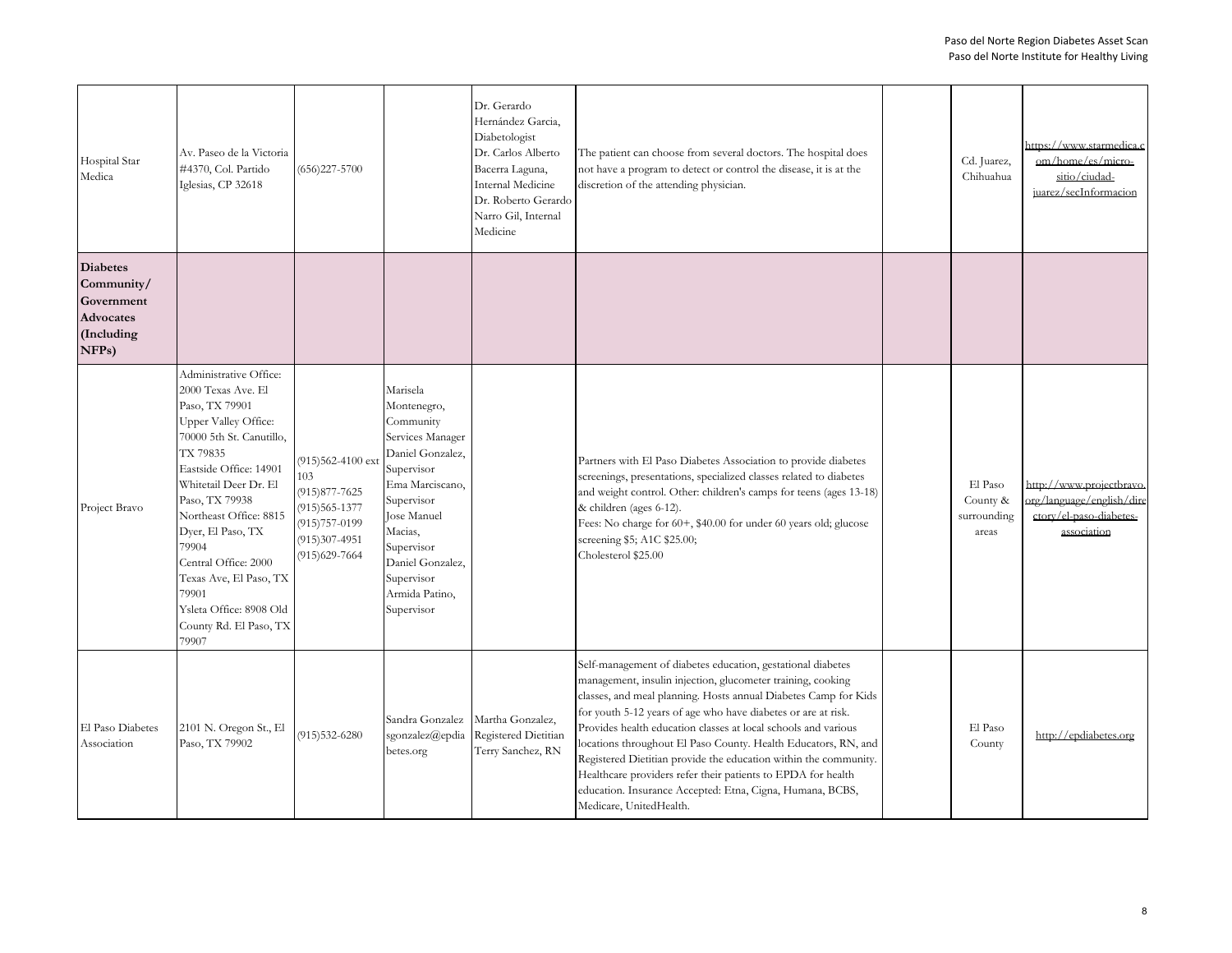| <b>Education Service</b><br>Center-Region 19        | 6611 Boeing Dr, El<br>Paso, TX 79925                                         | $(915)780-1919$   |                                        |                                                                    | A school health program, serves the educational communities of<br>El Paso and Hudspeth Counties. Provides in-service training,<br>workshops, and technical assistance to school districts on a wide<br>variety of health topics in each component area of Coordinated<br>School Health, including Diabetes education.                                                                                                                                                                                                                                                                                                                               | Hudspeth<br>County |                                                                                  |
|-----------------------------------------------------|------------------------------------------------------------------------------|-------------------|----------------------------------------|--------------------------------------------------------------------|-----------------------------------------------------------------------------------------------------------------------------------------------------------------------------------------------------------------------------------------------------------------------------------------------------------------------------------------------------------------------------------------------------------------------------------------------------------------------------------------------------------------------------------------------------------------------------------------------------------------------------------------------------|--------------------|----------------------------------------------------------------------------------|
| Health and Human<br>Services Division               | 815 N Motel Drive, Las<br>Cruces, NM 88001                                   | $(575)525 - 5860$ |                                        |                                                                    | Provides a free diabetes prevention and management program in 4<br>remote communities throughout Dona Ana County (i.e. Vado,<br>Organ, Chaparral, and Radium Springs). The program partners<br>with Memorial Medical Center's Family Practice residency<br>program to provide free pre and post blood panels to participants<br>Medical residents rotate and work with the health promotion staff<br>to develop culturally appropriate presentations, and aim to<br>improve the participants' self-efficacy to communicate with their<br>medical provider about their condition. Program also has<br>components on physical activity and nutrition. | Dona Ana<br>County | https://hhs.texas.gov/site-<br>search?search api views<br>fulltext=diabetes+care |
| New Mexico Health<br>Department - Las<br>Cruces     | Las Cruces Central<br>Location: 170 N Solano<br>Dr., Las Cruces, NM<br>88001 | $(575)528 - 5001$ |                                        |                                                                    | Diabetes Self Care Management Education                                                                                                                                                                                                                                                                                                                                                                                                                                                                                                                                                                                                             | Dona Ana<br>County | https://nmhealth.org/abo<br>ut/phd/cdb/dpcp/                                     |
| Southern New<br>Mexico Diabetes<br>Outreach         | 1240 Augustine Ave.,<br>Las Cruces, NM 88001                                 | $(575)522 - 0289$ | June Donahue                           |                                                                    | Emphasis on community outreach (screening, prevention,<br>referrals, and education). Holds classes taught by a Certified<br>Diabetes Educator 3x/week for prediabetes and diabetes. Also<br>provides support groups for children and adults. Works closely<br>with local FQHC's, BCBS of NM, and Memorial Medical Center<br>to provide community screenings. Sponsors the annual Diabetes<br>Conference in Las Cruces.                                                                                                                                                                                                                              | Dona Ana<br>County | http://snmdo.org                                                                 |
| <b>NMSU</b> Cooperative<br><b>Extension Service</b> |                                                                              | $(575)646 - 1957$ | Karim Martinez                         |                                                                    | Hosts the "Kitchen Creations" cooking school for people who<br>have been diagnosed with diabetes. A 3-hr class teaching<br>participants food safety, meal planning, portion control, reading<br>food labels, balancing carbohydrates, and other useful tips.<br>Participants also prepare and sample a variety of recipes each<br>class.                                                                                                                                                                                                                                                                                                            | Dona Ana<br>County | http://efcs.nmsu.edu/dia<br>betes-online.html                                    |
| Children's Medical<br>Services                      | 215 S. Silver Ave.,<br>Deming, NM 88030                                      | $(575)546-9605$   |                                        |                                                                    | Part of the Family Health Bureau of the Dept. of Health. Provides<br>screening and diagnostic services for children from birth to age 21<br>years; nutrition and diabetes education (by referral to private<br>providers). Blood glucose testing provided by appointment.                                                                                                                                                                                                                                                                                                                                                                           | Luna County        | https://nmhealth.org/abo<br>ut/phd/cdb/dpcp/                                     |
| Deming Senior<br>Center                             | 800 South Granite St.<br>Deming, NM, 88030                                   | (575) 546-8823    | Julie Bolton,<br>Executive<br>Director | Angela Gills, DPM<br>(Podiatrist)<br>Hsiao Yu, DPM<br>(Podiatrist) | Collaborates with local entitites to provide educational<br>presentations to community members on a variety of diabetes<br>friendly topics, such as nutrition, healthy cooking, reading labels.<br>Blood sugar, blood pressure, and oxygen tests done the first<br>Wednesday of the month from 9-11am. Provides podiatry services<br>to community members at the center.                                                                                                                                                                                                                                                                            | Luna County        | http://www.demingsenior<br>s.org/#programs                                       |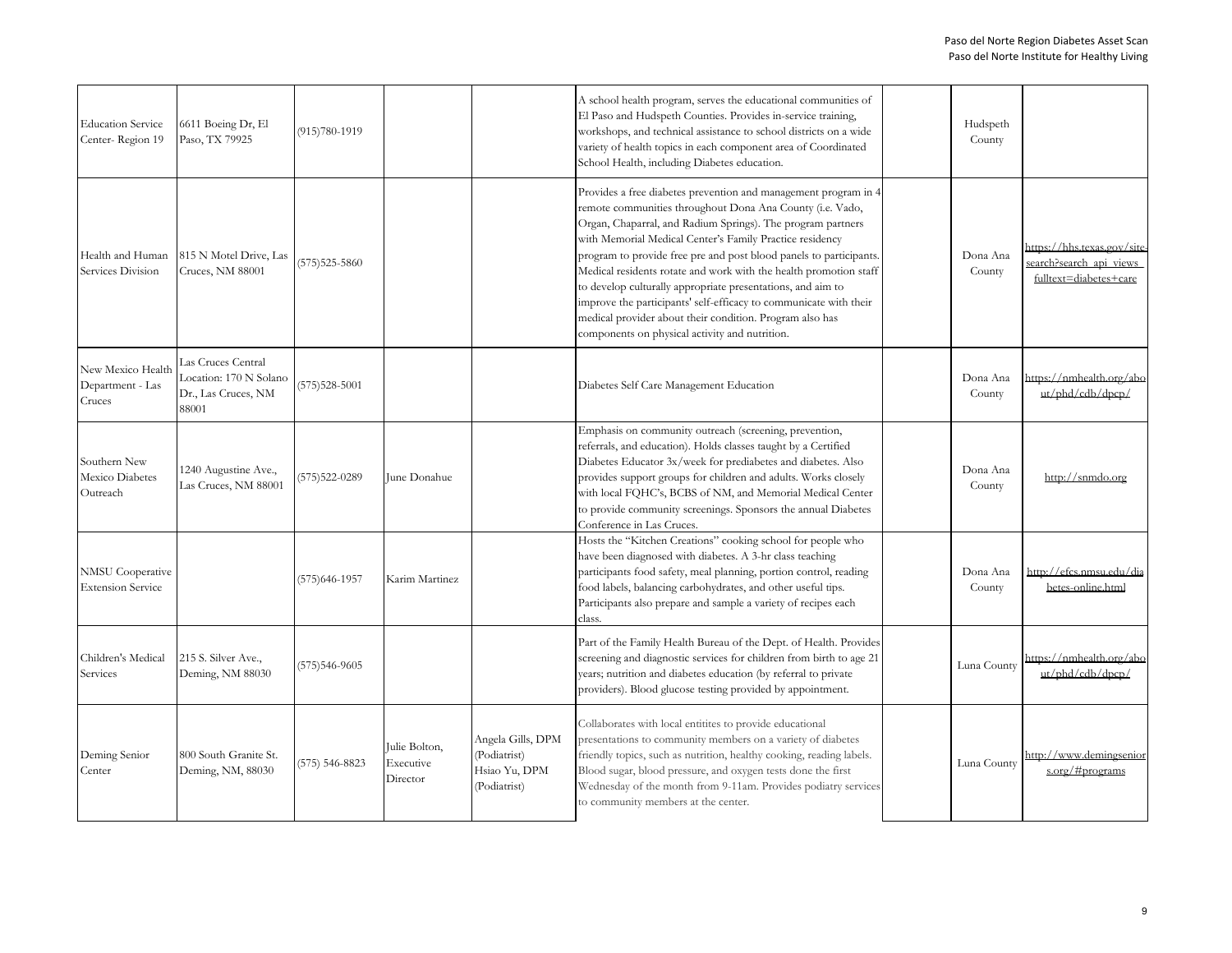| New Mexico Health<br>Department -<br>Alamogordo                       | 1207 8th Street,<br>Alamogordo, NM 88310             |                                                                                      |                                          | Does not provide health services for diabetes.                                                                                                                                                                                                                                                                                                                                                                                                                                                                                                                                                                                                                                                                                          | Otero County         |                                                                                                                                                |
|-----------------------------------------------------------------------|------------------------------------------------------|--------------------------------------------------------------------------------------|------------------------------------------|-----------------------------------------------------------------------------------------------------------------------------------------------------------------------------------------------------------------------------------------------------------------------------------------------------------------------------------------------------------------------------------------------------------------------------------------------------------------------------------------------------------------------------------------------------------------------------------------------------------------------------------------------------------------------------------------------------------------------------------------|----------------------|------------------------------------------------------------------------------------------------------------------------------------------------|
| Yselta del Sur<br>Pueblo                                              |                                                      | $(915) 860 - 6131$<br>$(915) 860 - 6121$<br>$(915) 860 - 6128$<br>(Optometry clinic) | Ana Lopez<br>Karla Estrada               | Currently the Diabetes Program is managed by the Health<br>Education Coordinator who, in collaboration with two Case<br>Managers, works to apply best practices and improve patient<br>outcomes. The diabetes program participates in numerous tribal<br>community events. Sugar, blood pressure, and BMI screenings are<br>provided throughout the year. Program provides: indiviudal<br>patient education, diabetic care, blood glucose monitoring, blood<br>pressure managment, BMI screenings, medical supplies for self-<br>managment, referral services for specialized care or durable<br>medical equipment such as diabetic shoes. Optometry<br>Department provides Diabetic Retinopathy, Glaucoma, and<br>Cateract screenings. | Tigua<br>Reservation | http://www.ysletadelsurp<br>ueblo.org/html pages.sstg<br>$Pid = 77$ &sub1=177&sub2<br>$\equiv$ 153                                             |
| <b>Health Insurers</b>                                                |                                                      |                                                                                      |                                          |                                                                                                                                                                                                                                                                                                                                                                                                                                                                                                                                                                                                                                                                                                                                         |                      |                                                                                                                                                |
| Aetna                                                                 |                                                      | 1-855-335-1407                                                                       |                                          | Case management services: Comorbid condition management<br>program and Disease management                                                                                                                                                                                                                                                                                                                                                                                                                                                                                                                                                                                                                                               | Texas                | https://www.aetnamedica<br>re.com/en/live-<br>well/managing-<br>health.html                                                                    |
| El Paso Health<br>used to be El Paso<br>First Health Plans<br>Inc.)   | 1145 Westmoreland<br>Drive El Paso, TX<br>79925-5615 | $(915)532 - 3778$                                                                    | Adriana Cadena<br>and Crystal<br>Arrieta | Benefits include primary care services such as physician office<br>visits, in-network specialist care<br>office-based labs and xrays.                                                                                                                                                                                                                                                                                                                                                                                                                                                                                                                                                                                                   | Texas                | http://www.elpasohealth.<br>com/                                                                                                               |
| Blue Cross & Blue<br>Shield TX                                        |                                                      | $(915)496-6600$                                                                      |                                          | BCBSTX offers blood glucose meters to memebers with diabetes<br>at no additional charge to help manage condition. Members with<br>BCBSTX prescritption drug coverage check the drug list to see<br>which test strips for the meter offered are listed as preferred<br>brands. Launching \$10-million statewide initiative to help fight<br>chronic diabetic kidney disease and chronic obstructive<br>pulmonary disease.                                                                                                                                                                                                                                                                                                                | Texas                | https://www.bcbstx.com                                                                                                                         |
| Superior HealthPlan                                                   |                                                      | $(915)778 - 5824$                                                                    |                                          | Work with diease management company, to provide disease<br>management services.<br>(Diabetes: Children and Adults)                                                                                                                                                                                                                                                                                                                                                                                                                                                                                                                                                                                                                      | Texas                | https://www.superiorheal<br>thplan.com/                                                                                                        |
| United Healthcare                                                     |                                                      | $(915)777 - 3041$                                                                    |                                          | Plan design that provides members a rich set od diabetes-related<br>benefits and an integrated set of digital engagement and cinical<br>support capabilites.                                                                                                                                                                                                                                                                                                                                                                                                                                                                                                                                                                            | Texas                | https://www.uhc.com/                                                                                                                           |
| <b>AARP</b> Medicare<br>Complete Choice<br>from United Health<br>Care |                                                      |                                                                                      |                                          | Disease managment program is designed to help members with<br>their chronic conditions. Offers health education and resources to<br>support optimal health of people who are currently being<br>treated for a chronic condition.                                                                                                                                                                                                                                                                                                                                                                                                                                                                                                        | New Mexico           | https://www.aarpmedicar<br>eplans.com/health-<br>lans/medicare-advantage-<br>plans/resources-plan-<br>material/health-care-<br>management.html |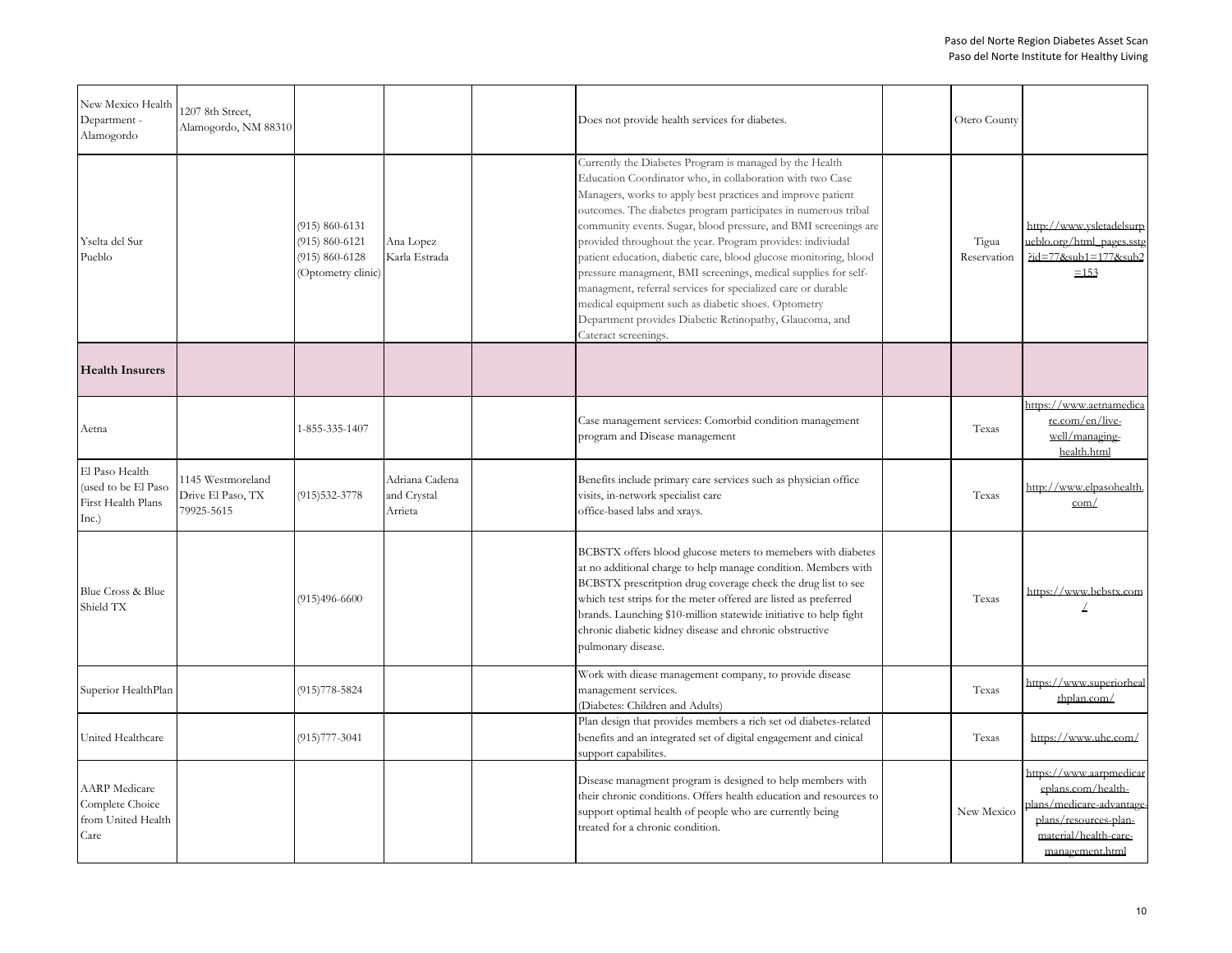| <b>Blue Cross Blue</b><br>Shield NM     | $(505)816 - 4105$  |  | Care Van Program: Provides the program at no cost to support<br>the outreach efforts of partnering organizations. Regularly does<br>work with Southern New Mexico Diabetes Outreach to provide<br>the supplies for screenings at events. The New Mexico<br>Department of Health (DOH), the University of New Mexico, and<br>Walgreens are among BCBSNM's other partners that use the Care<br>Van to improve outreach to underserved rural communities<br>throughout the state. These services help reduce long-term health<br>care costs for all New Mexicans. BCBSs Condition Managment<br>program offers education, coaching and help in monitoring a<br>chronic condition. Blue Care Advisors help identify unhealthy<br>behaviors, set wellness goals, adopt healtheir habits, and learn to<br>manage medical conditions more effectively. WELL<br>ONTARGET provides online tools like health-<br>assessments, interactive tools and educational information and tips<br>as well as a points reward program. Fittness program provides<br>access to more than 8,000 fitness facilities and well-being<br>providers across the nation including massage therapists, personal | New Mexico | https://www.bcbsnm.co<br>m/                                              |
|-----------------------------------------|--------------------|--|---------------------------------------------------------------------------------------------------------------------------------------------------------------------------------------------------------------------------------------------------------------------------------------------------------------------------------------------------------------------------------------------------------------------------------------------------------------------------------------------------------------------------------------------------------------------------------------------------------------------------------------------------------------------------------------------------------------------------------------------------------------------------------------------------------------------------------------------------------------------------------------------------------------------------------------------------------------------------------------------------------------------------------------------------------------------------------------------------------------------------------------------------------------------------------|------------|--------------------------------------------------------------------------|
| Humana Health<br>Insurance              |                    |  | trainers, and nutrition counselors.<br>Case managment and chronic care programs are offered to<br>patients needing support for chronic medical conditions, like<br>Diabetes. Care manager collaborate with physicians and other<br>health care proivders to help members continue to live at home<br>safely while addressing their physical, behavioral, cognitive, social<br>and financial needs. Services include: monitoring medication<br>adherence, arragning access to transportation to appointments,<br>assissting members in obtaining home health and durable medical<br>equipment, referring members to meal-delivery programs, and<br>assessment of daily living activities.                                                                                                                                                                                                                                                                                                                                                                                                                                                                                        | New Mexico | https://www.humana.co<br>m/                                              |
| Molina Health Care<br>(Centennial Care) | $(866) 891 - 2320$ |  | Molina Healthy Living with Diabetes Program: offered at no cost<br>and teaches participants about diabetes self-care (meal planning,<br>exercise tips, medications, etc.) How to work with their PCP, how<br>to work with other members of their healthcare team. Participants<br>may receive educational materials, help with services such as<br>transportation and appointment scheduling, important diabetes<br>care tips, referalls to community resources, a newsletter.                                                                                                                                                                                                                                                                                                                                                                                                                                                                                                                                                                                                                                                                                                  | New Mexico | http://www.molinahealth<br>care.com/members/nm/e<br>n-US/Pages/home.aspx |
| New Mexico Health<br>Connections        | (844) 691-9984     |  | Disease Managment Program: helps members to better<br>understand their diabetes and how to control their blood sugarl<br>levels with the right medications and a healthy diet. How to avoid<br>complications and emergencies, and become more active in their<br>own healthcare. Provided at no addtional cost.                                                                                                                                                                                                                                                                                                                                                                                                                                                                                                                                                                                                                                                                                                                                                                                                                                                                 | New Mexico | http://www.mynmhc.org<br>/disease-management-<br>services.aspx           |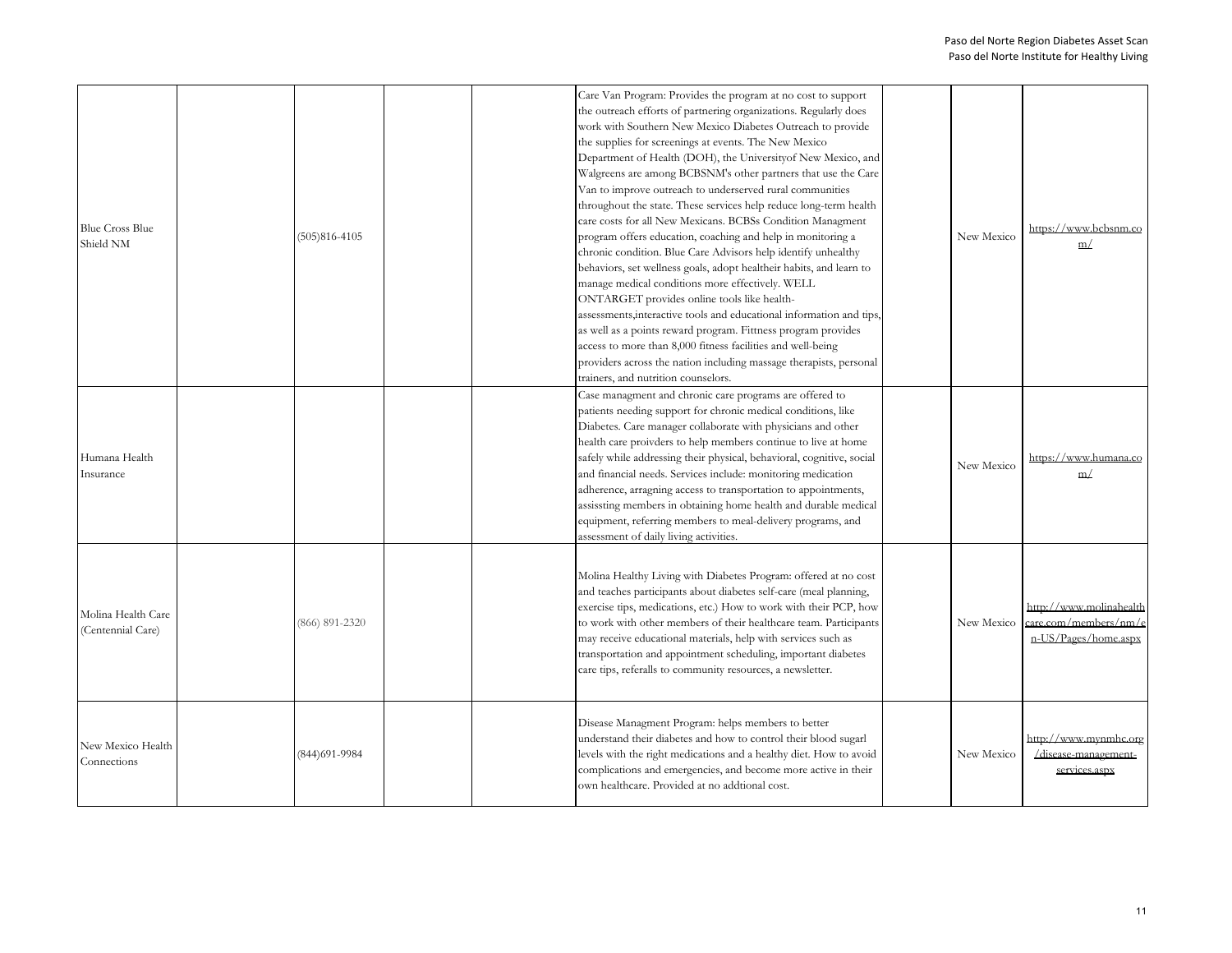| Insurance                                                                 | The Cooper Center<br>Presbyterian Health 9521 San Mateo Blvd.<br>NE, Albuequerque, NM Senior Care &<br>87113 | $(505)923 - 6980$<br>Insurance<br>Company<br>$(505)923 - 6060$<br>Medicare<br>$(505)923 - 5200$<br>Medicaid Plan |                                               | Focused on the prevention, diagnosis, and treatment of adult<br>disease.                                                                                                                                                                                                                                                                                                                                                                                                                                                                                                                                                                                                                                                                                     | New Mexico        | https://www.phs.org/hea<br>lth-plans/individual-and-<br>family/Pages/default.aspx                                                                          |
|---------------------------------------------------------------------------|--------------------------------------------------------------------------------------------------------------|------------------------------------------------------------------------------------------------------------------|-----------------------------------------------|--------------------------------------------------------------------------------------------------------------------------------------------------------------------------------------------------------------------------------------------------------------------------------------------------------------------------------------------------------------------------------------------------------------------------------------------------------------------------------------------------------------------------------------------------------------------------------------------------------------------------------------------------------------------------------------------------------------------------------------------------------------|-------------------|------------------------------------------------------------------------------------------------------------------------------------------------------------|
| United Healthcare                                                         |                                                                                                              | $(800)291 - 2634$<br>(888) 702-2202                                                                              |                                               | Offers education and resources to support optimal health of<br>people who are currently being treated for chronic conditions, like<br>diabetes. Members receive case management and can attend<br>workshops on how to manage their condition with confidence.                                                                                                                                                                                                                                                                                                                                                                                                                                                                                                | New Mexico        | https://www.uhcprovider<br>.com/en/health-plans-by-<br>state/new-mexico-health-<br>plans/nm-medicare-<br>plans/nm-aarp-<br>medicarecomplete-<br>plans.html |
| <b>Faith-Based</b><br>Community<br>Leaders (i.e.<br>Health<br>Ministries) |                                                                                                              |                                                                                                                  |                                               |                                                                                                                                                                                                                                                                                                                                                                                                                                                                                                                                                                                                                                                                                                                                                              |                   |                                                                                                                                                            |
| Catholic Diocese<br>Health Ministry                                       | 499 St Matthews St, El<br>Paso, TX 79907                                                                     | $(915)433-6186$                                                                                                  | Mariaelena<br>Bencomo<br>nenabl@yahoo.co<br>m | Provides the Diabetes Empowerment Education Program<br>(DEEPTM) to empower the patients in diabetes self-management<br>efficacy. The DEEPTM program is not designed to provide formal<br>diabetes education nor develop an individualized medical plan.<br>Taught by certified health educators and promotoras, in<br>community settings. Objectives: To reduce diabetes risk factors,<br>including obesity and hypertension; To increase knowledge of<br>diabetes and its risk factors (including obesity and hypertension);<br>To increase self-management skills (starting with self-monitoring);<br>To manage psychosocial issues; facilitate short- and long-term<br>behavioral change. Classes are offered once a week/6 weeks<br>lasting 2 hrs. each. | El Paso<br>County | http://www.elpasodiocese<br>$.$ org $/$                                                                                                                    |